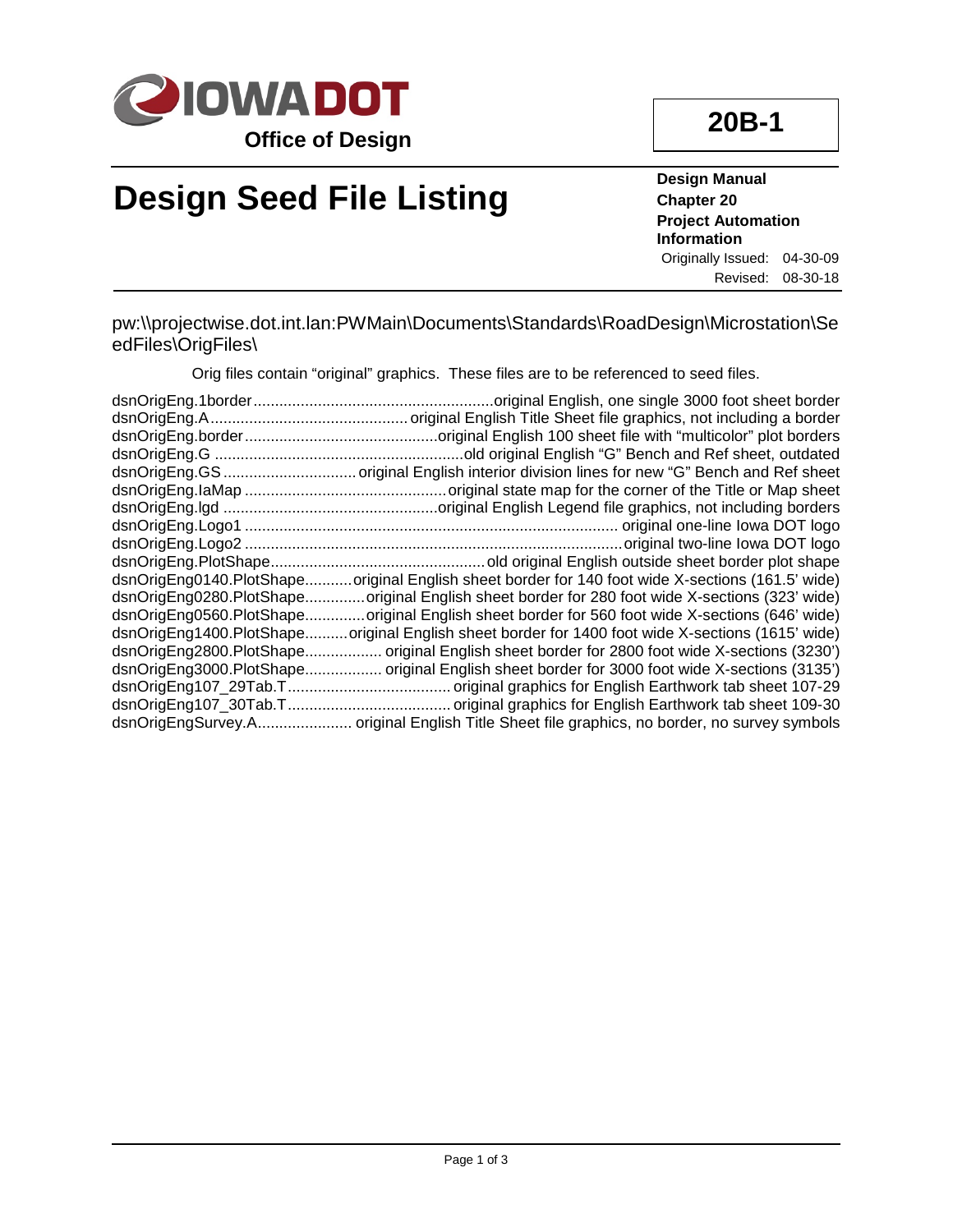### pw:\\projectwise.dot.int.lan:PWMain\Documents\Standards\RoadDesign\Microstation\Se edFiles\

Seed files contain references only, and are created to be copied.

| dsnSeedEng.mass Earthwork Mass Diagram seed, with 14 grid attachments, 150,000 feet long         |
|--------------------------------------------------------------------------------------------------|
|                                                                                                  |
|                                                                                                  |
|                                                                                                  |
|                                                                                                  |
|                                                                                                  |
|                                                                                                  |
|                                                                                                  |
| dsnseedEng_N.DTMPhotog. 3D Eng. DTM file, North region, w/ models, refs & type 56 elem           |
| dsnseedEng_N.PHOPhotog. 3D Eng. PHO file, North region, w/ models, refs & type 56 elem           |
| dsnseedEng_S.DTM  Photog. 3D Eng. DTM file, South region, w/ models, refs & type 56 elem         |
| dsnseedEng_S.PHO  Photog. 3D Eng. PHO file, South region, w/ models, refs & type 56 elem         |
|                                                                                                  |
|                                                                                                  |
| dsnSeedEng1500.sht (original purpose unknown) 20 sheet borders, 1500 foot sheet, no grid         |
|                                                                                                  |
|                                                                                                  |
|                                                                                                  |
|                                                                                                  |
|                                                                                                  |
|                                                                                                  |
|                                                                                                  |
|                                                                                                  |
|                                                                                                  |
|                                                                                                  |
|                                                                                                  |
| Ortho_NdsnSeedEng.dgn Photog. 2D English for ".ras" file Ortho raster attachments, North region  |
| Ortho_SdsnSeedEng.dgn  Photog. 2D English for ".ras" file Ortho raster attachments, South region |
| ReplaceThisWithCPN.cpn Used programmatically for manipulating CPN data in some sheets            |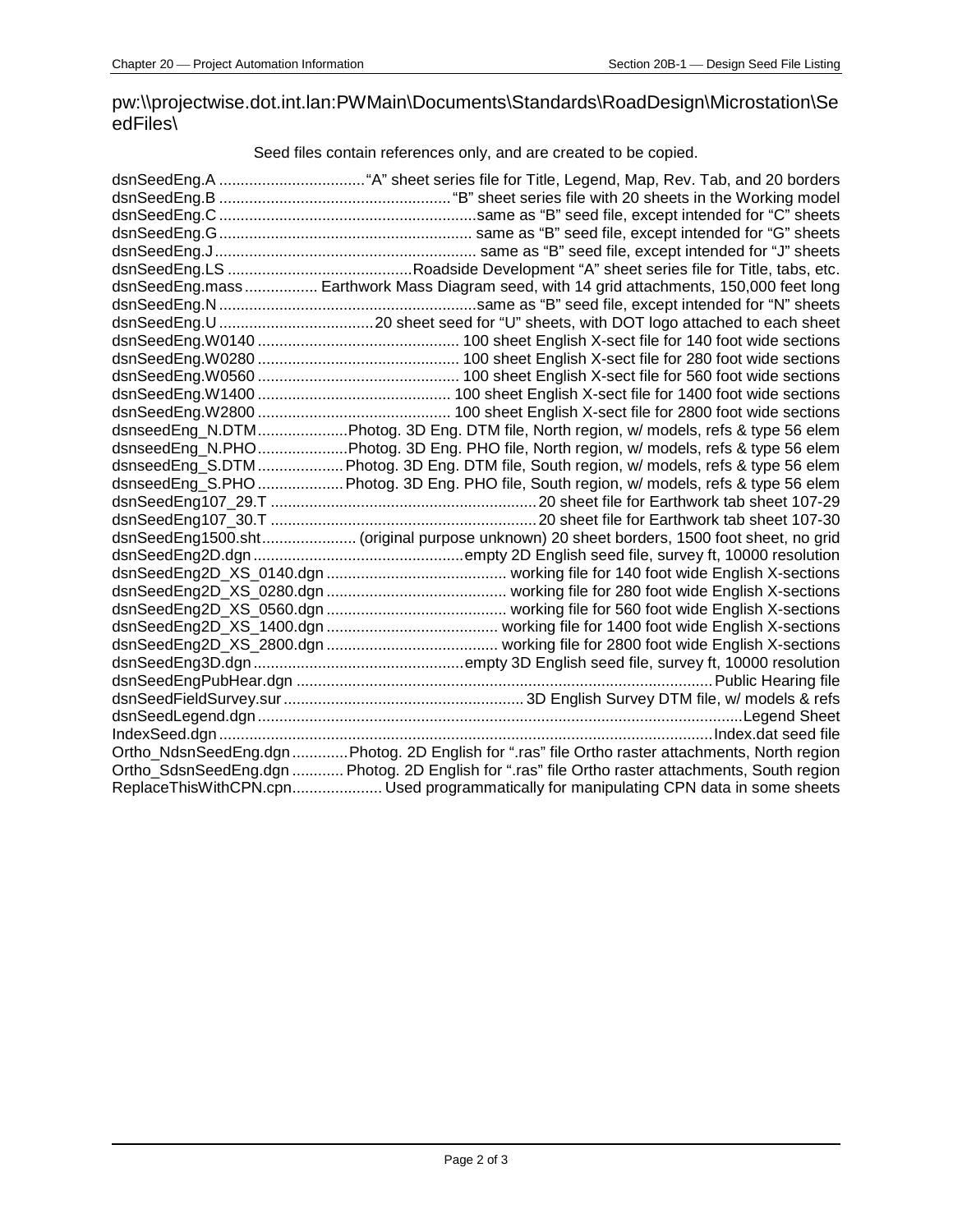#### pw:\\projectwise.dot.int.lan:PWMain\Documents\Standards\RoadDesign\Civil\Sheeting\ Sheet Ref Files\Resolution 10000\EngSheetRefs\

#### Sheet Reference Files used for GEOPAK P&P Sheeting.

| DsnESheet-0300-0.dgn300 foot sheet, full plan (0 = no profile) (length of sheet = profile width) |
|--------------------------------------------------------------------------------------------------|
|                                                                                                  |
|                                                                                                  |
|                                                                                                  |
|                                                                                                  |
|                                                                                                  |
|                                                                                                  |
| DsnESheet-0600-11.dgn 600 foot sheet, 11 unit profile, (1 unit more than half sheet profile)     |
| DsnESheet-0600-12.dgn 600 foot sheet, 12 unit profile, (2 units more than half sheet profile)    |
|                                                                                                  |
|                                                                                                  |
|                                                                                                  |
|                                                                                                  |
|                                                                                                  |
|                                                                                                  |
| DsnESheet-1500-12.dgn 1500 foot sheet, 12 unit profile, (2 units more than half sheet profile)   |
|                                                                                                  |
|                                                                                                  |
|                                                                                                  |
|                                                                                                  |
|                                                                                                  |
|                                                                                                  |
| DsnESheet-3000-12.dgn 3000 foot sheet, 12 unit profile, (2 units more than half sheet profile)   |
|                                                                                                  |
|                                                                                                  |